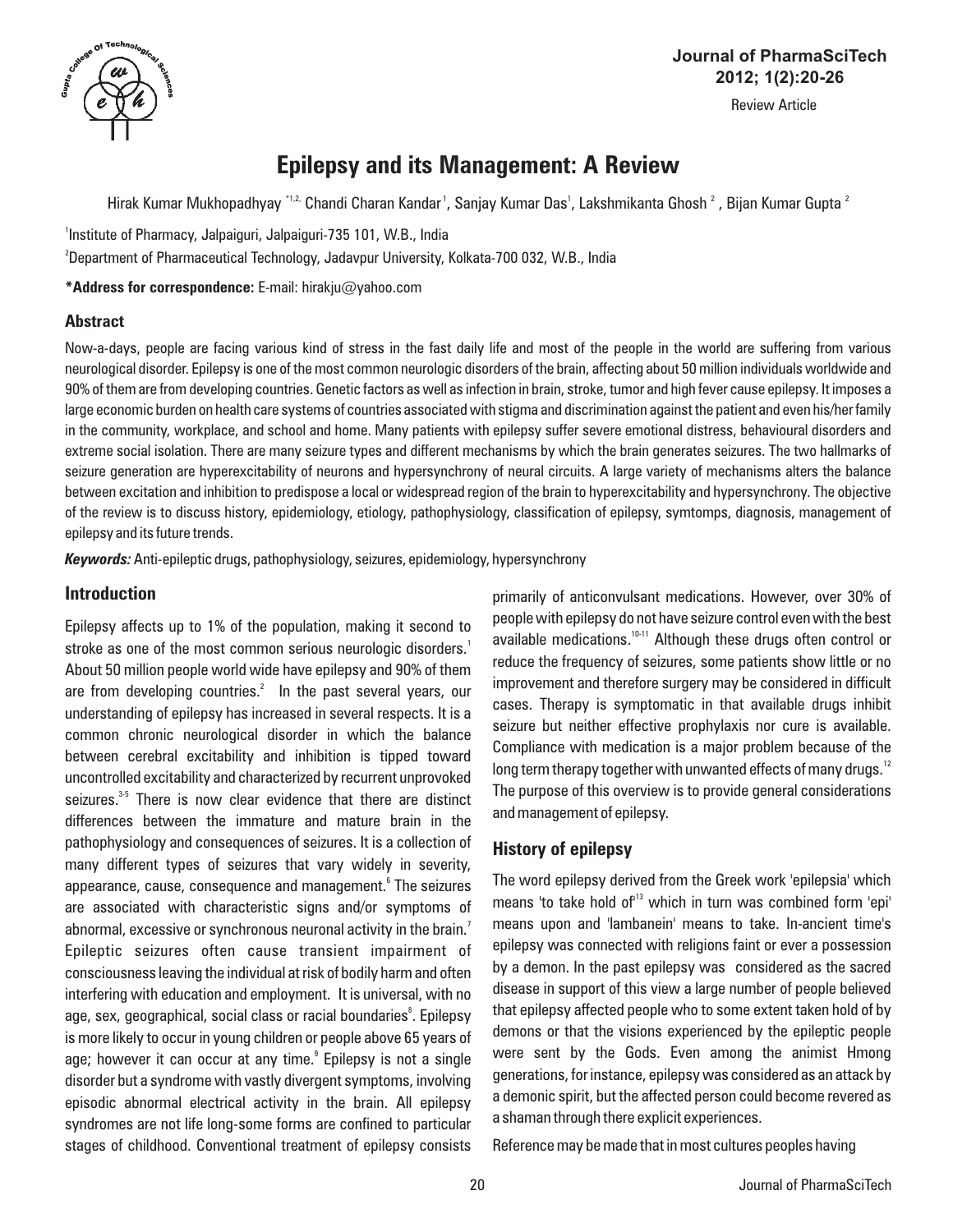epilepsy have been looked down upon and even they were kept confined to jail; in the Salpetriere, the birth place of modern neurology, Jean-Martin Charcot observed that the epileptic people all nothing but mentally retarded, as they affected by chronic syphilis or criminally insane. As with other parts of Africa, in Tanzania, even to day people believed that epilepsy is connected with evil spirits, witchcraft or poisoning or to be contagious.<sup>14</sup> Roman people believed that epilepsy was god sent curse and was known as Morbus comitialis (disease of the assembly hall).

Even to day stigma continues but the people understand that it is gradually decreasing with time at least in developed countries. Hippocrates remarked that it will not take much time to eradicate the menace of epilepsy as it is not divine. $15$ 

# **Epidemiology**

Epilepsy is one of the most common of the serious neurological disorders.<sup>16</sup> It is estimated that there are 55 lacks persons with epilepsy in India, 20 lacks in USA and 3 lacks in UK. $17$  Each year 120 per 100,000 people in the United States come to medical attention because of a newly recognized seizure. At least 8% of the general population will have at least one seizure and not have epilepsy. The rate of recurrence of a first unprovoked seizure with in 5 years ranges between 23% and 80%.6 The age adjusted incidence of epilepsy is 44 per 100,000 people in a year. Each year about 125,000 new epilepsy cases occur; of these, 30 % are in people younger than age 18 at the time of diagnosis. The relatively high frequency of epilepsy in the elderly is now being recognized. At least 10 % of patients in long- term care facilities are taking at least 6 one antiepileptic drug (AED).

The National Sentinel Audit of Epilepsy-Related Deaths led by 'Epilepsy Bereaved' drew attention to this important problem. The Audit revealed; "1,000 deaths occur every year in the U.K. as a result of epilepsy" and most of them are associated with seizure and 42% of deaths were potentially avoidable.<sup>18</sup>

### **Causes of epilepsy**

The cause of epilepsy is completely unknown. The word epilepsy does not indicate anything about the cause or severity of the person's seizures, some cases of epilepsy are induced by genetic factors, but it can also result form brain injuries caused by blows to the head, stroke, infections, high fever or tumors.<sup>19</sup> It has been observed that heredity (genetics) play an important role in many causes of epilepsy in very young children, but it can be a factor for people of any age. For instances, not everyone who has a serious head injury (a clear cause of seizures) will develop epilepsy. $^{7}$ 

Certain epilepsy syndromes termed as reflex epilepsy need specific precipitants or trigger for seizures to occur like reading, flashing lights and precipitants like emotional stress, sleep deprivation sleep it self, heat stress, alcohol and febrile illness are examples of precipitants cited by patients with epilepsy. Notably the influence of various precipitants varies with the epilepsy syndrome.<sup>20</sup> The menstrual cycle in epileptic women can influence patterns of seizure recurrence, catamenial epilepsy in the seizure linked to the menstrual cycle.<sup>21</sup> There are different causes of epilepsy that are common in different age groups;

1. In neonatal period and early infancy, the most common causes are hypoxic–ischemic encephalopathy, CNS infections, trauma, congenital CNS abnormalities and metabolic disorder.

2. In late infancy and early childhood, the most common febrile seizures may be caused by CNS infections and trauma.

3. In child hood well defined epilepsy syndromes are generally observed.

4. In adolescence and adult hood the causes are more likely to be secondary to any CNS lesion.

5. In old persons, cerebrovascular disease is the most common cause, the other causes, includes CNS tumors, head trauma and other degenerative diseases like dementia.<sup>22</sup>

# **Pathophysiology of epilepsy**

Seizures are paroxysmal manifestations of the cerebral cortex. A seizure results when a sudden imbalance occurs between the excitatory and inhibitory forces with in the network of cortical neurons. The basic physiology of a seizure episode is detected to in an unstable cell membrane or its surrounding/adjacent supportive cells. The seizure originates from the gray matter of any cortical or subcortical area. Initially a small number of neurons fire abnormally. Normal membrane conductance and inhibitory synaptic current breakdown and excess excitability spread either locally to produce a focal seizure or more widely to produce a generalized seizure. This onset propagates by physiologic pathways to involve adjacent to remote areas.

As abnormality of potassium conductance, a defect in the voltageactivated ion channels, or a deficiency in the membrane ATPases linked to ion transport may cause neuronal membrane unstable and cause a seizure. Certain neurotransmitters (e.g. glutamate, aspartate, acetyl choline, norepinephrine, histamine, corticotropin releasing factor, purines, peptides, cytokines and steroid hormones) enhance the excitability and propagation of neuronal activity, whereas  $y$ -amino butyric acid (GABA) and dopamine inhibit neuronal activity and propagation.

During a seizure, the demand for blood flow to the brain increases to carry off CO<sub>2</sub> and to bring substrate for metabolic activity of the neurons, as the seizure prolongs, the brain suffers more from ischemia that may result in neuronal destruction and brain 6 damage.

Mutation in several genes may be linked to some types of epilepsy. Genes that code for protein subunits of voltage-sensitive and ligand-activated ion channels have been associated with the generalized epilepsy and infantile seizure syndromes.<sup>23</sup>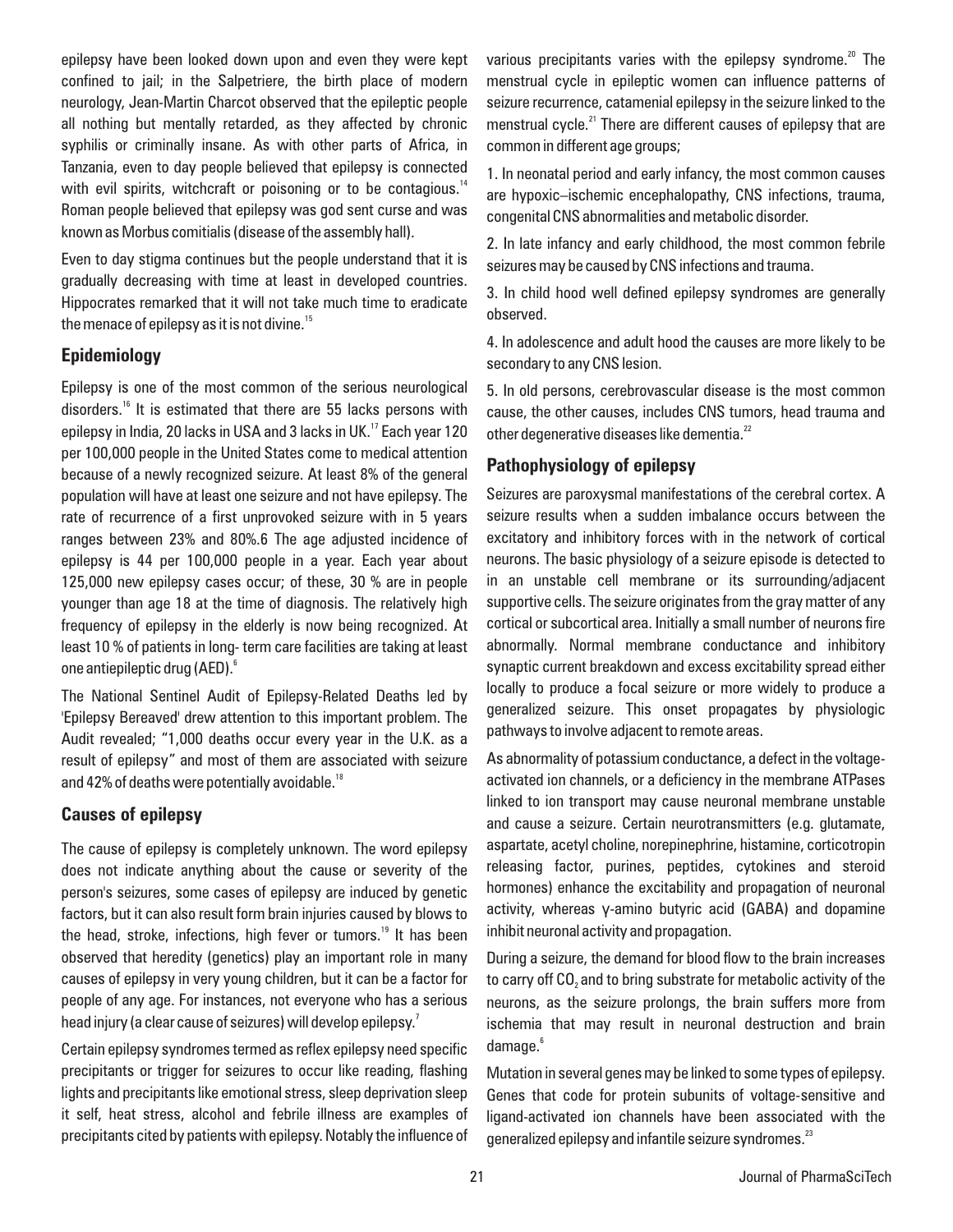One speculated mechanism for some forms of inherited epilepsy are mutation of the genes which code for sodium channel proteins; these defective sodium channels remain open for long time and causing the neurons hyper excitable as a result glutamate an excitatory neurotransmitter may be released in large amount form the neurons which by binding with nearby glutamanergic neuronstriggers excessive calcium (Ca $^2+$  ) release in the post synaptic cells which may be neurotoxin to the affected cells.<sup>16</sup>

#### **Seizures**

| <b>Types</b>                                                                     | <b>Description</b>                                                                                                                                                         |  |  |  |  |
|----------------------------------------------------------------------------------|----------------------------------------------------------------------------------------------------------------------------------------------------------------------------|--|--|--|--|
| I. Partial Seizures<br>(seizures begin locally)                                  | A. Simple (without impairment of<br>consciousness)                                                                                                                         |  |  |  |  |
|                                                                                  | 1. with motor symptoms.<br>2. with special sensory or soma to<br>sensory symptoms.<br>3. with psychic symptoms                                                             |  |  |  |  |
|                                                                                  | B. Complex (with impairment of<br>consciousness)                                                                                                                           |  |  |  |  |
|                                                                                  | 1. Simple partial onset followed by<br>impairment of consciousness with<br>or without automatisms.<br>2. Impaired consciousness at onset<br>- with or without automatisms. |  |  |  |  |
|                                                                                  | C. Secondarily Generalized (partial<br>onset evolving to generalized tonic<br>clonic seizures)                                                                             |  |  |  |  |
| II. Generalized seizures<br>(bilaterally symmetrical<br>and without local onset) |                                                                                                                                                                            |  |  |  |  |
| III. Unclassified Seizures                                                       |                                                                                                                                                                            |  |  |  |  |
| <b>IV.</b> Status epileptics                                                     |                                                                                                                                                                            |  |  |  |  |

The different types of seizures are given in Table 1 and here is the brief description of the seizures.

#### **I. Partial seizures**

In simple partial seizures (cortical focal epilepsy) the seizure focus in the motor context results in attacks consisting of repetitive convulsion of particular muscle group. The patients lose voluntary control of the affected parts of the body without losing consciousness.

In complex partial seizure, discharge begins locally and often remains localized. The symptoms include involuntary muscle contractions, abnormal sensory experiences or autonomic discharge or effects on mood and behavior, often termed

psychomotor epilepsy. The seizure focus is located in the temporal  $lnhe<sup>26</sup>$ 

Secondarily generalized attack, in which a partial seizure immediately precedes a generalized tonic-clonic (grandmal) seizure.

#### **II. Generalized seizures**

Generalized seizures involve the whole brain, including the reticular system and thereby produce abnormal electrical activity throughout both hemispheres. Immediate loss of consciousness is characteristic of generalized seizures.<sup>27</sup> Absence seizure (petitmal) is prevalent in children associated with momentary loss of consciousness but no muscular component or little bilateral jerking (from eye lid blinking to more extensive clonic body movement. $^{28}$  It is usually characterized by 3 to 30 seconds of unconsciousness or diminished consciousness.<sup>29</sup> Myoclonic seizures are epileptic seizures in which the motor manifestation is myoclonus. Clonic seizures are characterized by loss of consciousness, autonomic symptoms and rhythmic clonic characters of all muscles. Tonic seizures are associated with loss of consciousness and autonomic symptoms accompanied by tonic contractions of the limbs. $30$  Tonic-clonic seizure (grandmal) consists of an initial strong contraction of the whole body muscles causing a tonic spasm. Respiration stops and defecation, micturation and salivation often occur this tonic phase lasts for one minute and is followed by a series of violent, synchronous convulsion. The patient remains unconscious for few minutes and then gradually recovers, feeling ill and confused. $27$  Atonic seizure (akinetic) is associated with unconsciousness with relaxation of all muscles due to excessive inhibitory discharges, patient may fall down.<sup>30</sup> Infantile Spasm (hypsarhythmia) related to intermittent muscle spasm and progressive mental deterioration.

#### **III. Unclassified category**

A third unclassified category covers undetermined epilepsy and epileptic syndromes. Special syndromes include conditions such as febrile convulsion in which seizures are related to specific situations. Around 2 to 4% of children experience a convulsion associated with a fabric illness. Only 2 to 3% of these children become epileptic in later years. This is a six fold increase in risk compared with general population. Several factors are associated with an increased risk of developing epilepsy-pre-existing neurological disorder or developmental delay, a family history of epilepsy or a complicated febrile seizure. For children at high risk of developing recurrent febrile seizures and epilepsy, rectally administered diazepam at the time of fever may prevent recurrent seizures and avoid side effects of chronic therapy.<sup>12</sup>

#### **IV. Status epilepticus**

Status epilepticus may be defined as a prolong seizure , or a period of repeated seizure with out restoration of normal consciousness in between, lasting for more than 30 minutes, although the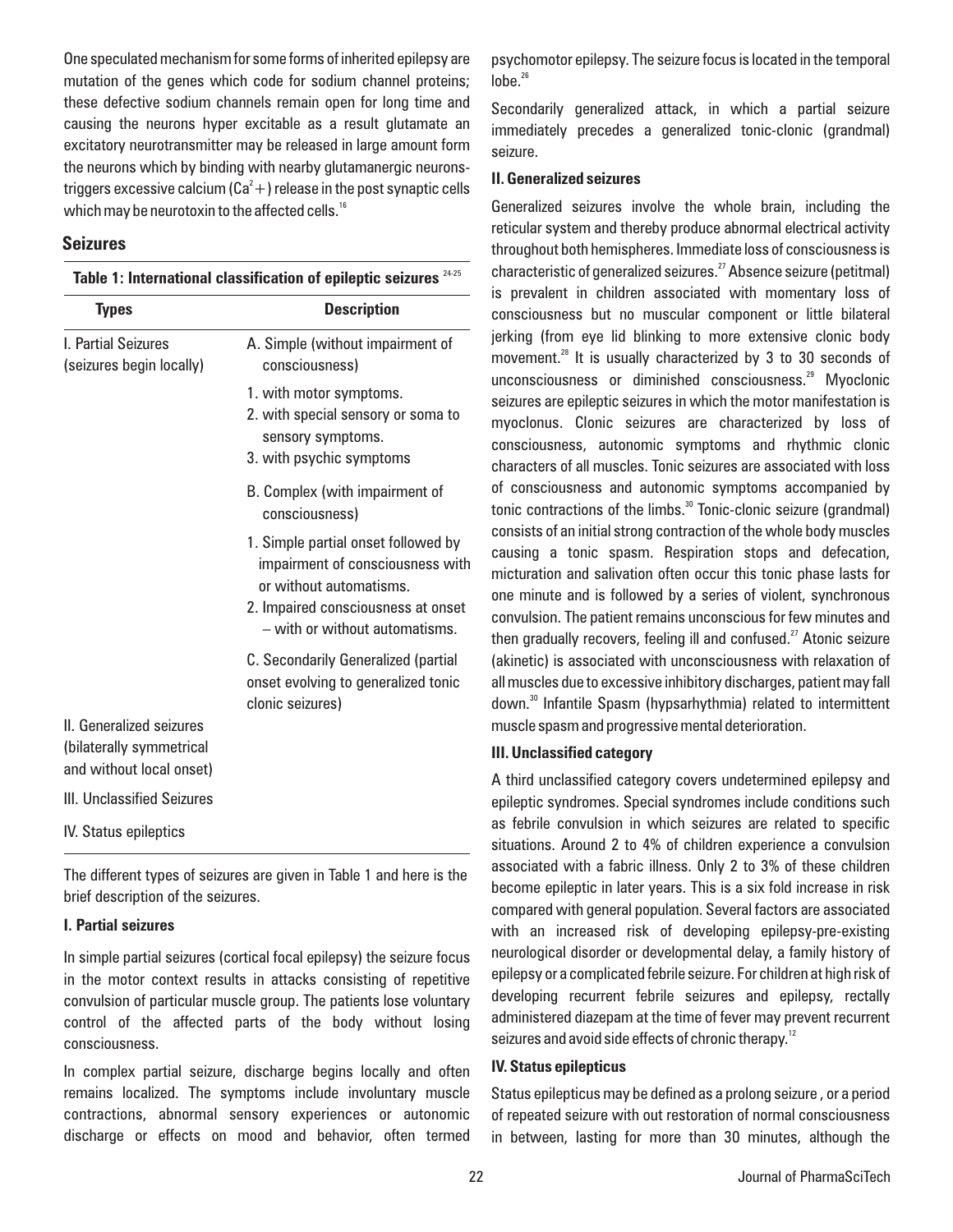prolonged and repeated seizure activity lasting more than 5 to 10 minutes can be considered as status epilepticus and requires treatment. Any type of seizure can lead to status epilepticus but generalized tonic clonic status epilepticus is the most common and dangerous type.

Initial treatment consists of supporting respiration and maintaining blood pressure. Then antiepileptic treatment may status with diazepam I.V. or as rectal solution followed by phenytoin (or alternatively phenobarbitone clomethearate or paraldehyde) to prevent recurrence. Once seizure is controlled phenytoin sodium may be given I.V. with monitoring of blood pressure and ECG. If the measures do not control seizure, anesthetics, like short acting barbiturate, such as thiopental should be given and the patient should be ventilated. Children may exhibit behaviors similar to epileptic seizures but are not caused by epilepsy. These include:

1. In attentive staring.

2. Benign shudders (children below age 2 years, usually when they are tired or excited).

3. Self gratification behaviors (nodding, rocking, head banging).

4. Conversion disorder (flailing and jerking of the head). Conversion disorder can be differentiated from epilepsy because the episodes never occur during sleep and do not involve incontinence or self injury.

### **Symptoms of seizure**

The seizure is the characteristic event in epilepsy associated with the episodic high frequency discharge of impulses by a group of neurons in the brain. The clinical signs and symptoms of seizure depend on the location of the epileptic discharges in the cortex and the extent and pattern of the propagation of the epileptic discharge in the brain. e.g. involvement of the motor cortex causes convulsions, hypothalamus causes peripheral autonomic discharge and the involvement of the reticular formation of the upper brain stem leads to the loss of consciousness  $^{(27)}$ .

# **Diagnosis**

A number of different tests have been developed to determine the epilepsy in an individual and its type.

**EEG Monitoring:** Electron encephalogram is very useful in the diagnosis of various seizure disorders. The EEG may be normal in some patients who still have the clinical diagnosis of epilepsy even many people having no epilepsy show some unusual brain activity on EEG video monitoring is often used in conjunction with EEG to determine the nature of a person's seizures.

#### **Brain Scan**

It is an important diagnostic tool, which is useful for identifying brain tumors, cysts, and other structural abnormalities in brain. The most commonly used brain scans include CT (computed tomography), PET (positron emission tomography) and MRI (magnetic resonance imaging) SPECT (single photon emission computed tomography) MRS (magnetic resonance spectroscopy). CT & MRI scans reveal the structure of the brain. PET and MRI can be used to monitor brain's activity and detect abnormalities. SPECT used to locate seizure foci in the brain.

MEG (magneto encephalogram) detects the magnetic signals generated by neurons. MRS can detect abnormalities in the brain's biochemical processes.

### **Medical History**

Medical history including symptoms and duration of the seizures helps in determining epilepsy and kind of seizures present in the person.

#### **Blood Tests**

Seizures are occasionally causes by an acute underlining toxic or metabolic disorders in which case appropriate therapy should be directed the specific abnormality e.g. hypocalcaemia. Blood samples are often screened for metabolic or genetic disorders that may be associated with the seizures. Blood samples are also tested for the problems such as infections, lead poisoning, anemia and diabetes that may be causing or triggering the seizure.<sup>31</sup>

### **Management of Epilepsy**

The terms anticonvulsant and antiepileptic are used inter changeably. An anticonvulsant is an agent that blocks experimentally produced seizures in laboratory animals and antiepileptic drug is a drug used medically to control the epilepsies.<sup>32</sup>

#### **<sup>33</sup> Principles of management**

1.Any causative factors of epilepsy must be treated, e.g. cerebral neoplasm.

2.The patients should be educated about the disease, duration of treatment and need for compliance.

3.Precipitating factors should be avoided, e.g. alcohol, sleep deprivation, emotional stress.

4.Natural variation should be anticipated, e.g. fits may occur particularly or exclusively around periods in women.

5.Antiepileptic drug should be given only if seizure type and frequency require it, i.e. more than one fit every 6-12 months.

The antiepileptic drugs have been classified as follows in Table 2 and Table 3 and the important pharmacokinetic parameters are tabulated below (Table 4):

Table 2: Classification of drugs used in the therapy of epilepsies<sup>34</sup>

| Gabapentin                                  |  |  |
|---------------------------------------------|--|--|
| Lamotrigine                                 |  |  |
| Carbamazepine<br>Phenytoin<br>Phenobarbital |  |  |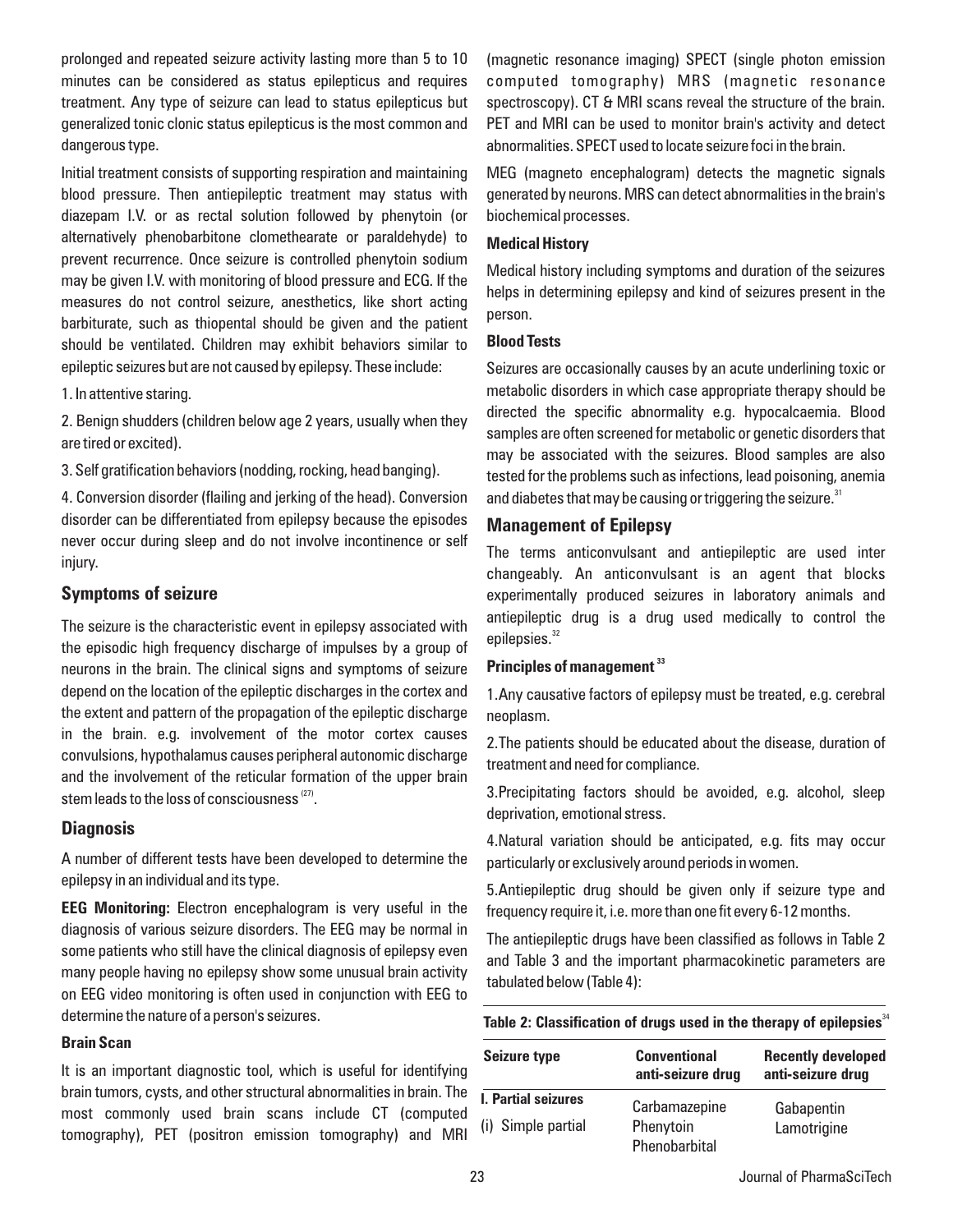| <b>Seizure type</b>                                                | <b>Conventional</b><br>anti-seizure drug<br>Primidone<br>Valproate    | <b>Recently developed</b><br>anti-seizure drug | Table 3: Chemical classification of antiepileptic drug <sup>28</sup>                                                                                                                                                                                                                                                                                                                                                                                                                                                                                                                                         |                                                                                       |  |  |
|--------------------------------------------------------------------|-----------------------------------------------------------------------|------------------------------------------------|--------------------------------------------------------------------------------------------------------------------------------------------------------------------------------------------------------------------------------------------------------------------------------------------------------------------------------------------------------------------------------------------------------------------------------------------------------------------------------------------------------------------------------------------------------------------------------------------------------------|---------------------------------------------------------------------------------------|--|--|
|                                                                    |                                                                       |                                                | <b>Chemical Class</b>                                                                                                                                                                                                                                                                                                                                                                                                                                                                                                                                                                                        | <b>Examples of antiepileptic drug</b>                                                 |  |  |
|                                                                    |                                                                       |                                                | <b>Barbiturates</b>                                                                                                                                                                                                                                                                                                                                                                                                                                                                                                                                                                                          | Phenobarbitone, Mephobarbitone,<br>Primidone                                          |  |  |
| (ii) Complex partial                                               | Carbamazepine<br>Phenobarbital<br>Phenytoin<br>Primidone<br>Valproate | Gabapentin<br>Lamotrigine                      | <b>Hydantoins</b>                                                                                                                                                                                                                                                                                                                                                                                                                                                                                                                                                                                            | Phonations, Mephenytoin                                                               |  |  |
|                                                                    |                                                                       |                                                | Iminostilbene                                                                                                                                                                                                                                                                                                                                                                                                                                                                                                                                                                                                | Carbamazepine                                                                         |  |  |
|                                                                    |                                                                       |                                                | Oxazolidinedione                                                                                                                                                                                                                                                                                                                                                                                                                                                                                                                                                                                             | Trimethadione (Troxidone)                                                             |  |  |
|                                                                    |                                                                       |                                                | Succinimide                                                                                                                                                                                                                                                                                                                                                                                                                                                                                                                                                                                                  | Ethosuximide                                                                          |  |  |
| (iii) Partial with<br>secondly generalized<br>tonic clonic seizure | Carbamazepine<br>Phenobarbital<br>Phenytoin                           | Gabapentin<br>Lamotrigine                      | Aliphatic Carboxylic acid                                                                                                                                                                                                                                                                                                                                                                                                                                                                                                                                                                                    | Valproic acid (Sodium valproate)                                                      |  |  |
|                                                                    |                                                                       |                                                | <b>Benzodiazepines</b>                                                                                                                                                                                                                                                                                                                                                                                                                                                                                                                                                                                       | Clonazepam, Diazepam                                                                  |  |  |
|                                                                    |                                                                       |                                                | Acetyl urea                                                                                                                                                                                                                                                                                                                                                                                                                                                                                                                                                                                                  | Phenacemide                                                                           |  |  |
|                                                                    | Primidone<br>Valproate                                                |                                                | Newer drugs                                                                                                                                                                                                                                                                                                                                                                                                                                                                                                                                                                                                  | Progabide, Vigabatrin, Gabapentin<br>Lamotrigine, Felbamate, Topiramate,<br>Tiagabine |  |  |
| II. Generalized seizure                                            |                                                                       |                                                | <b>Miscellaneous</b>                                                                                                                                                                                                                                                                                                                                                                                                                                                                                                                                                                                         | Acetazolamide, Dexamphetamine                                                         |  |  |
| (I) Absence Seizures                                               | Clonazepam<br>Ethosuximide<br>Valproate                               |                                                | Mechanism of action of antiepileptic drugs $27,33$                                                                                                                                                                                                                                                                                                                                                                                                                                                                                                                                                           |                                                                                       |  |  |
| (ii) Myoclonic Seizure                                             | Valproate                                                             |                                                | Antiepileptic drugs may act mainly by one of three main<br>mechanisms: (i) reducing electrical excitability of cell membranes,<br>particularly (by blocking) the voltage dependent sodium channels<br>which are responsible for the inward current that generates an<br>action potential; (ii) enhancing GABA mediated synaptic<br>inhibition, by inhibiting GABA transaminase or by drugs with direct<br>GABA agonist properties; the result is increased membranes<br>permeability to chloride ion, which reduces cell excitability; (iii)<br>inhibiting T-type calcium channels (important in controlling |                                                                                       |  |  |
| (iii) Tonic-clonic Seizure                                         | Carbamazepine<br>Phenobarbital<br>Phenytoin<br>Primidone<br>Valproate |                                                |                                                                                                                                                                                                                                                                                                                                                                                                                                                                                                                                                                                                              |                                                                                       |  |  |

| Table 4: Pharmacokinetics of commonly used antiepileptic drugs |                      |                                  |                       |                                          |                                  |                                      |  |  |
|----------------------------------------------------------------|----------------------|----------------------------------|-----------------------|------------------------------------------|----------------------------------|--------------------------------------|--|--|
| <b>Drug</b>                                                    | $T_{\rm max}$<br>(h) | <b>Protein</b><br>binding $(\%)$ | $t\frac{1}{2}$<br>(h) | <b>Therapeutic</b><br>level $(\mu g/ml)$ | <b>Active</b><br>metabolites     | <b>Major inactive</b><br>metabolites |  |  |
| 1. Phenobarbitone                                              | $1-6$                | 48                               | 96                    | 15.25                                    | None                             | P-hydroxy Phenobarbitone             |  |  |
| 2. Carbamazepine                                               | $6 - 12$             | 75                               | 18.7<br>(Chronic)     | $4 - 12$                                 | 10,11- Epoxite                   | 10,11-transdihydroxy<br>derivative   |  |  |
| 3. Sodium Valproate                                            | $0.5 - 4$            | 90                               | $7 - 12$              | 50-100                                   |                                  | Oxidative derivatives                |  |  |
| 4. Phenytoin                                                   | $4 - 12$             | 92                               | $9 - 140$             | $10 - 20$                                | None                             | P-Hydroxy phenytoin                  |  |  |
| 5. Primidone                                                   | $0.5 - 9$            | 15                               | 15.6                  | $4 - 12$                                 | <b>Phenobarbitones</b><br>& PEMA | P-hydroxy phenobarbitone             |  |  |
| 6. Clonazepam                                                  | $1 - 3$              | 82                               | 30                    | $0.15 - 0.3$                             | 3-hydroxy-<br>clonazepam         | 7-amino-clonazepam                   |  |  |
| 7. Ethosuccimide                                               | $1 - 2$              | Negligible                       | 60                    | 50-100                                   | None                             | Hydroxyderivatives                   |  |  |

*Note: T<sub>max</sub>* indicates time to reach peak serum level after oral dose, Vd is apparent volume of distribution, t<sub>1/2</sub> signifies elimination half life of drugs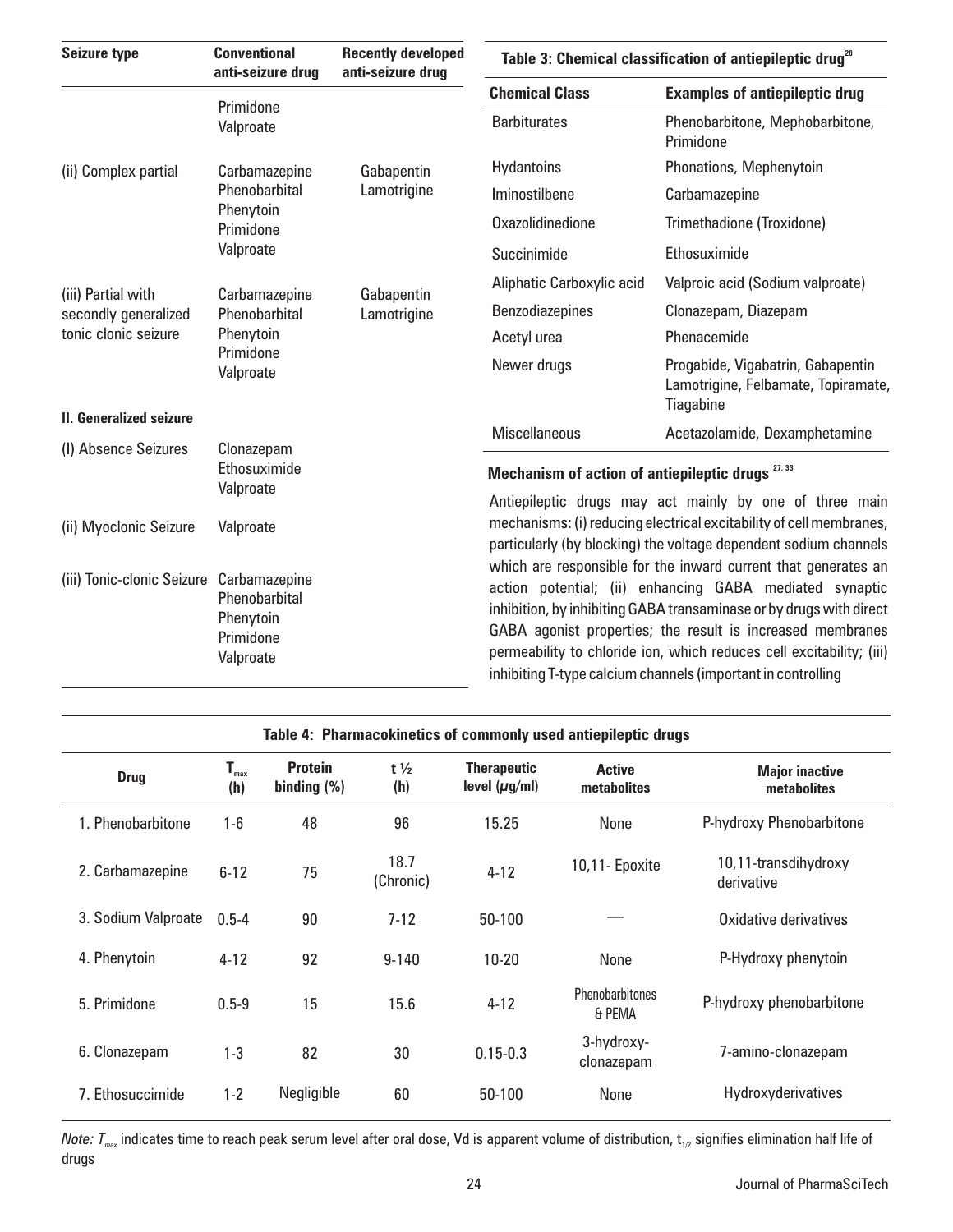absence seizures) or by inhibiting excitatory neurotransmitters. e.g. glutamate. Some common contraindications are as follows:

### **<sup>33</sup> Epilepsy and oral contraceptives**

Some antiepileptic drugs (Carbamazepine, phenytoin, barbiturates, topiramate, Oxcarbazipine) induce steroid metabolizing enzymes and can cause hormonal contraception to fail. Therefore the patients taking antiepileptic drugs require a higher dose estrogen–containing oral contraceptive (50mg / day).

### **<sup>33</sup> Pregnancy and epilepsy**

The management of epilepsy during pregnancy may present problems for both the mother and fetus. The incidence of spontaneous abortion and still birth increases in women with epilepsy. Therefore patients should have their seizure disorder properly inves' gate and treated before pregnancy with lowest dose of the developing fetus because of the possibility of anoxio and metabolic disorder. Minor seizures are probably harmless and therefore need not be eradicated; patients should be advised for taking folic acid supplement and vitamin K orally. Because some antiepilertic drugs affect folic acid metabolism and folic acid deficiency is a risk factor for neural tube defects. Hepatic enzyme inducing antiepileptic drugs lower the mother's concentration of vitamin K, which can aggravate any post partum hemorrhage.

### **<sup>30</sup> Breast feeding**

Antiepileptics are generally distributed into breast milk, in low concentration and breast feeding is considered safe when given in usual doses, with the exception of the barbiturates and ethosuximide. Problems of neonatal sedation may occur with the benzodiazepine and barbiturate and ethosuximide is distributed in significant amounts into breast milk and therefore breast feeding should be avoided.

### **<sup>33</sup> Epilepsy in children**

Fits in children are treated as in adults, but children may respond differently and because irritable e.g. with sodium valproate or phenobarbitone. If febrile convulsions have occurred a drug used for major epilepsy may be given continuously (e.g. phenobarbitone 3-4 mg /kg /day) until the child is 5 years old. But prolonged drug therapy e.g. with phynytoin or phenobarbitone may interfere with cognitive development, the drug is withdrawn.

# **Conclusion**

Thus, the selection of an anticonvulsant agent is based primarily on its efficacy for specific types of seizures and epilepsy. Although seizure control is generally good in most patients, a significant proportion of patients with epilepsy suffer from intractable or drugresistant epilepsy, despite early treatment and an optimum daily dosage of an adequate anticonvulsant agent. There is thus a need for new drugs with a greater benefit as related to side effects and tolerability, even at the expense of efficacy, when compared to the existing antiepileptic agents.

Although many treatments are available, much effort is being devoted to novel approaches. Many of these approaches centre onelucidating the genetic cellular and molecular mechanism of the hyperexcitability, insights that promise to provide specific targets for novel therapy.

# **References**

**1.** Carl E S. Epilepsy: a review of selected clinical syndromes and advances in basic science. Journal of Cerebral Blood Flow & Metabolism 2006;26:983-04.

**2.** Epilepsy: aetiogy (Sic), epidemiology and prognosis, World Health organization. 2001; Archieved form the original on 2007-05-18. A v a i l a b l e a t : http://web.archieve.org/web/20070518073641/http://www.who.int /mediacentre/facsheets/fs165/en/Retrieved 2007-06-14.

**3.** Commission on Epidemiology and prognosis. International League Against Epilepsy. Guidelines for epidemiologic studies on epilepsy. Epilepsia 1993; 34(4):592-96.

**4.**Blume W, Luders H, Mizrahi E, Tassinary C, Van Emde Boas W, Enjel J. Glossary of descriptive terminology for ictal semiology; report of the ILAE taskforce on classification and terminology. Epilepsia 2001;42(9):1212-18.

**5.** Gregory L H, Yehezkiel Ben-A. The Neurobiology and Consequences of Epilepsy in the Developing Brain. Pediatric Research 2001; 49(3):320-25.

**6.** Gidal BE, Garnett WR. Epilepsy. In: Dipiro J T, Talbert RL, Yee GC, Matzke GR, Wells BG, Posey LM, eds. Pharmacotherapy: a pathophysiologic approach. USA: McGraw-Hill Companies Inc, 6th ed. 2005:1023-46.

**7.** Fisher RS, Van Emde B, Blume W et al. Epileptic seizures and epilepsy: definition proposed by the International League Against Epilepsy (ILAE) and the International Bureau for Epilepsy (IBE). Epilepsia 2005;46(4):470-72.

**8**. Epilepsy: A Manual for Physicians. Word Health Organization. New Delhi: Regional Office for South-East Asia, 2004:1

**9.** The National Society for Epilepsy. what is epilepsy? 2009. Available at: http: //www.epilepsynse.org.kk/ about epilepsy/what is epilepsy (Accessed on 15 February 2009)

**10.** Cascino GD. Epilepsy: contemporary perspectives on evaluation and treatment. Mayo Clinic Proceedings 1994;69:1199-11.

**11.** Engel J. Jr. Surgery for seizures. New England Journal of Medicine 1996;334(10): 647-652. Available at: doi: 10, 1056/NEJM 199603073341008.PMID 8592530.

**12**. McNamara J O. Drugs effective in the therapy of the epilepsies. In : Hardman JG, Limbird LE, Goodman Gilman A, 10th ed. Goodman and Gilman's the pharmacological basis of therapeutics. New York:McGraw-Hill Companies Inc, 2001: 521-48.

**13.** Oxford English Dictionary. Retrieved 8 September 2009.

**14**. Jilek-Aall L. Morbus Sacer in Africa; some religious aspects of epilepsy in traditional cultures. Epilepsia 1999;40(3):382-86.